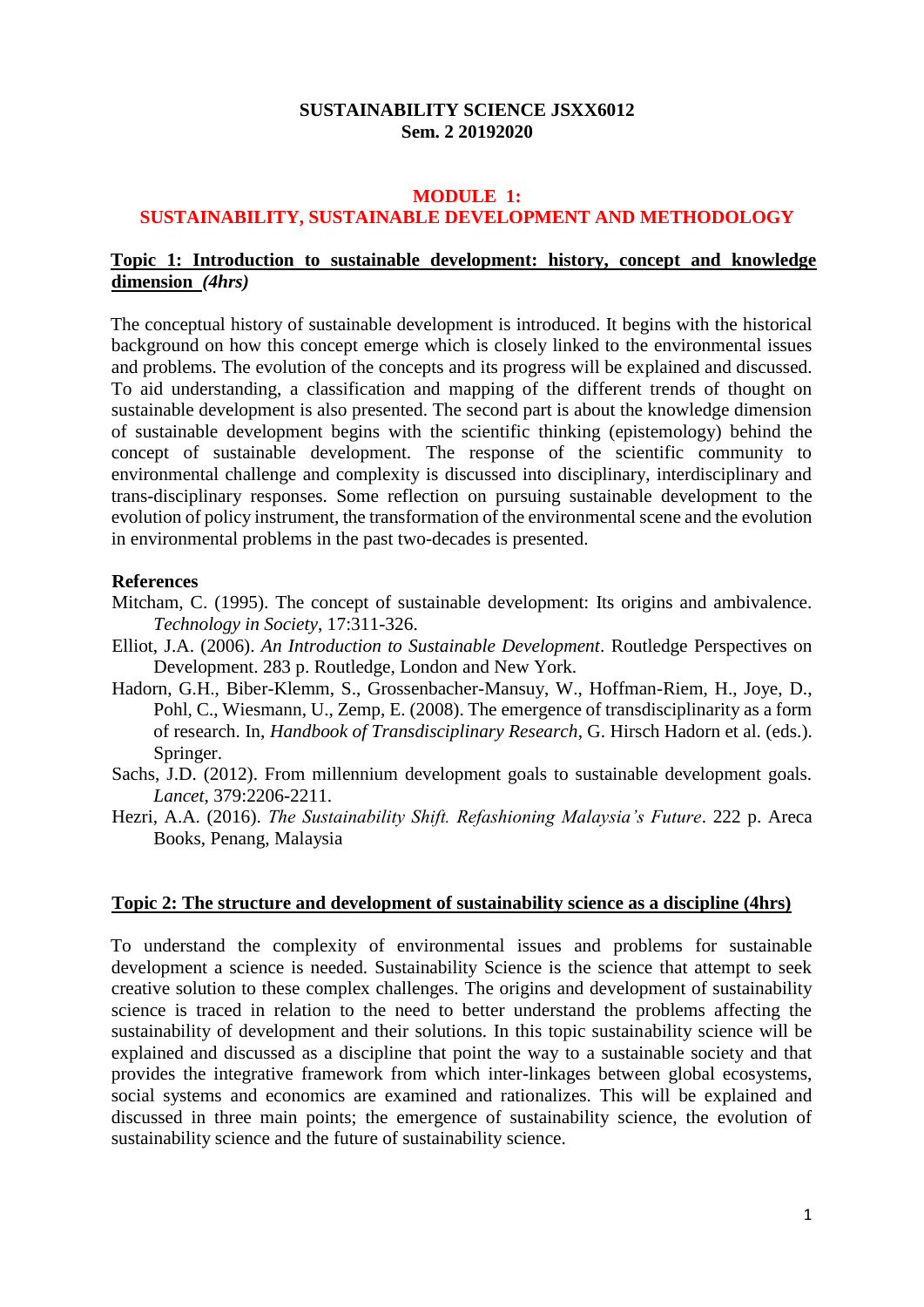## **References**

- Redman, C.L., Grove, J.M. and Kuby, L.H. (2004). Integrating social science into the Longterm Ecological Research (LTER) Network: Social dimensions of ecological change and ecological dimensions of social change. *Ecosystems*, 7:161-171
- Kajikawa, Y. (2008). Research core and framework of sustainability science. *Sustainability Science*, 3:215-239.
- Haberl, H., Fischer-Kowalski, M., Krausmann, F., Martinez-Alier, J. and Winiwarter, V. (2011). A socio-metabolic transition towards sustainability? Challenges for another great transformation. *Sustainable Development*, 19:1-14.
- Jerneck, A., Olsson, L., Ness, B., Anderberg, S., Baier, M., Clark, E., Hickler, T., Hornborg, A., Kronsell, A., Lovbrand, E. and Persson, J. (2011). Structuring sustainability science. *Sustainability Science*, 6:69-82.
- Miller, T.R., Wiek, A., Sarewitz, D., Robinson, J., Olsson, L., Kriebel, D. and Loorbach, D. (2014). The future of sustainability science: a solution-oriented research agenda. *Sustainability Science*, 9:239-246.

### **Topic 3 : Methodology and Research Design for Sustainability (4 hrs)**

Sustainability science has been described as "new paradigm of scientific research". It emerges as a problem-driven approach to resolve real world sustainability issues and to understand the dynamic interactions between humans and natural systems. To build a science of sustainability, it requires integration of multiple forms of knowledge and management of inter-connected challenges. This lecture will explore the approaches available and also outline some, but not all, key areas of methodology and research design for sustainability science.

## **References**

Sachs, J. The Age of Sustainable Development. New York: Columbia University Press (2015).

- Lang, D. J., Wiek, A., Bergmann, M., Stauffacher, M., Martens, P., Moll, P., Swilling, M., Thomas, C. J. Transdisciplinary research in sustainability science: practice, principles, and challenges. Sustainability Science 7 (Supplement 1) (2012) 25-43.
- Schoolman, E. D., Guest, J. S., Bush, K. F., Bell, A. R. How interdisciplinary is sustainability research? Analyzing the structure of an emerging scientific field. Sustainability Science 7 (2012) 67-80.
- Stock, P. and Burton, R. J. F. Defining terms for integrated (Multi-Inter-TransDisciplinary) Sustainability Research. Sustainability 3 (2011) 1090-1113.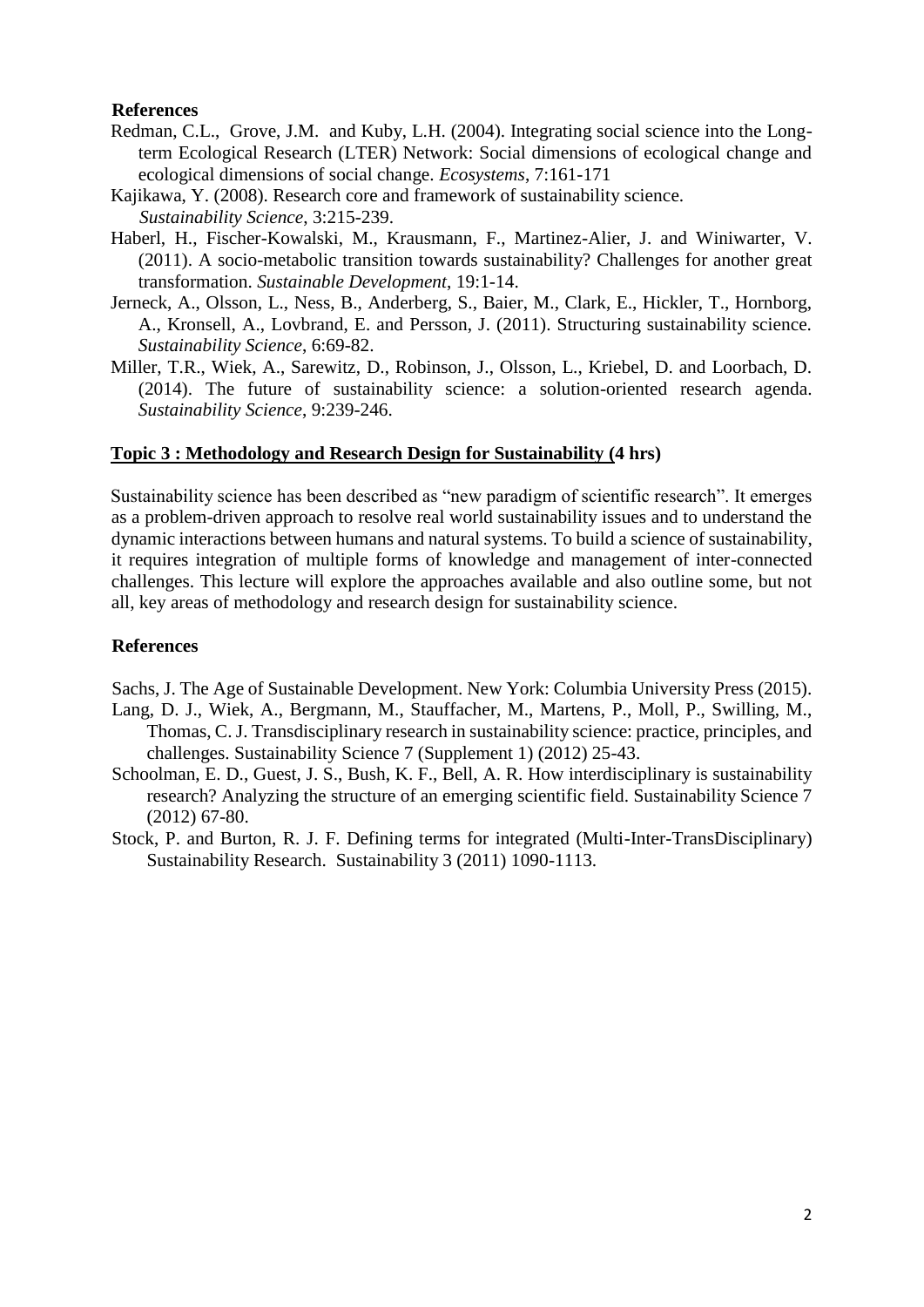### **MODULE 2 : SOCIO-ECOLOGICAL SYSTEM**

#### **Topic 4 : Environmental Ethics and Value (4 hrs)**

#### **Environmental Values and Ethics for Sustainability**

Sustainability is essentially the relationship between the environment and society. This relationship is affected and controlled by elements such as technologies; understanding of the environment; understanding how exploitation affects society; understanding how exploitation affects the environment; and how we understand our ethical attitudes about ourselves and nature. It involves a physical aspect (exploitation) that should be guided by ethical values. Thus, to understand ethical values, researchers must understand dimensions which are connected and involved with sustainability. Technology is perceived as tools to meet human needs and it determines human ability or efficiency at exploitation. The dimension of sustainability involving technologies, usually is focussed on meeting human needs which affects the exploitation of ecosystem and human cultures. Thus, ethical values are much needed to determine how human can use technologies and at the same time do not condone to exploitation or effects nature and human cultures. Biocentrism, ecocentrism and anthropocentrism are the three ethical values which will be the main subject of discussion in this topic.

#### **References**

- Attfield, R. 2003. *Environmental Ethics : An Overview For The Twenty-First Century*. Cambridge, UK : Polity Press.
- Light, A. & Rolston, H. 2003. *Environmental Ethics : An Anthology*. MA : Blackwell
- O'Neill, J., Turner, R.K., Batem, J. (eds). 2002. *Environmental Ethics And Philosophy*. Cheltenham, UK.
- Pojman, L. P. (Ed). 2001. *Environmental Ethics : Readings In Theory And Application.* Belmont, California : Wadsworth.
- VanDeVeer, D. & Pierce, C. 2003. *The Environmental Ethics And Policy Book : Philosophy, Ecology, Economics.* CA : Belmont, Thomson/Wadsworth.

### **Topic 5 : Society and Sustainability (4 hrs)**

The challenge of today's world according to Mahatma Gandhi is that the 'Earth provides enough to satisfy every human's need, but not every human's greed'. Due to the nature of human being, we are continuously struggling to find the balance in life between need and want, such as in the context of development, conservation and protection. This brings to the question of how could we ensure our actions today will not leave next generations empty-handed by the depletion of resources (tangible and intangible) and environmental degradation?

In this lecture, the first part will discussed on types of society defined by its technological, socio-economy and cultural settings. Issues pertaining to society will also be highlighted, putting the context of time and space into factor, to ensure understanding of society is relevant to all disciplines of study. The second part will elaborate on the relationship between society and sustainability and meaning of sustainable society, particularly to illustrate in relevance to SDG and bringing the idea into local perspective and some practical actions.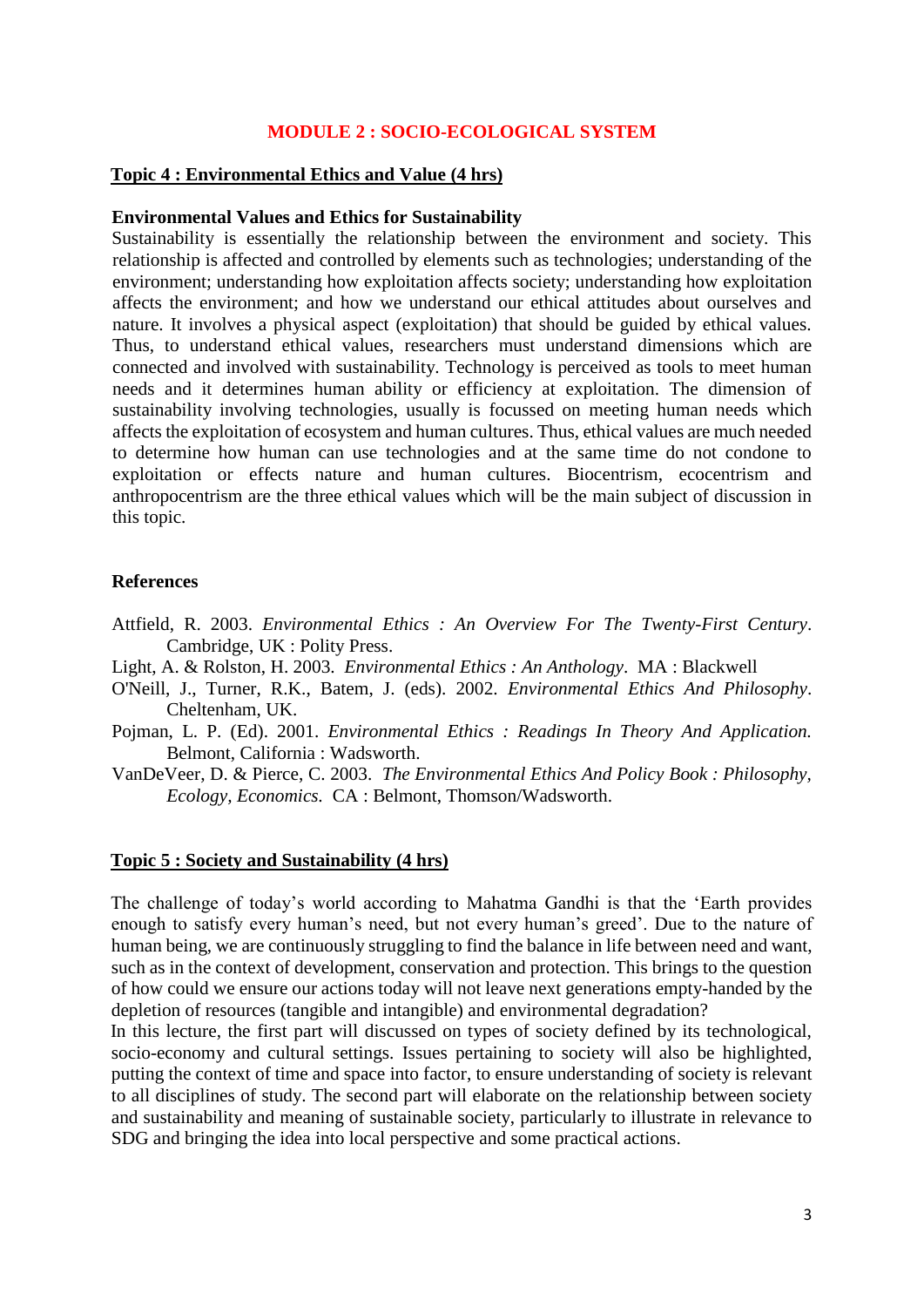#### **References**

- Chhetri, N., Stuhlmacher, M. & Ishtiaque, A. 2019. Nested pathways to adaptation. Environ. Res. Commun., 1(2019)015001
- Clark, W.C. & Dickson, N.M. 2003. Sustainability science: The emerging research program. PNAS, 100(14): 8059-8061.
- Diamond, J. 2012. The world until yesterday: What can we learn from traditional societies? USA: Penguin Books.
- Griggs, D. 2013. Sustainable development goals for people and planet. Nature, 495:305-307.
- Ishak Shari. 2008. Pembangunan Mengejar Impian atau Harapan. Kuala Lumpur: Dewan Bahasa Pustaka.
- Peeters, W., Dirix, J. & Sterckx, S. 2015. The capabilities approach and environmental sustainability: The case for functioning constraints. Environmental Values, 24: 367389.
- Reckien, D. et al. 2017. Climate change, equity and the Sustainable Development Goals: an urban perspective. Environment and Urbanization, Vol. 29(1): 159-182.
- Sen, A. 2013. The ends and means of sustainability. Journal of Human Development and Capabilities, 14(1): 6-20.
- Viederman, S. 1993. A sustainable society: What is it? How do we get there? The George Wright Forum, 10(4): 34-47.

### **Topic 6 : Economics, Development and Sustainability (4 hrs)**

Economy is an essential pillar in sustainable development concept. Economic system utilizes inputs from environmental and natural resource system to produce output and services for human welfare. Economist argued that economic growth as prerequisite for nation development. However, high economic growth generates an adverse effect to natural resources and environmental system. This lecture will introduce the important concepts in economics, development and sustainability from the economic point of view. Interdependency economic system and environmental system is discussed critically and empirical evidences from the past studies will be demonstrated in order to provide a better understanding of the topic. Debates on sustainability paradigm derived from two distinguished school of thoughts namely economist and ecologist groups are explored and discussed. In order to integrate natural resource and environmental parameters into the economic models, several valuation techniques will be introduced and highlighted.

#### **References**

Ayres R. U. 2008. Sustainability economics: Where do we stand? *Ecological Economics* 67: 281-310.

Barbier E. 2001. Introduction to the Environmental Kuznets Curve (Special Issue). *Environment and Development Economics* 4: 357 367.

- Brekke K. A. *Economic Growth and the Environment: On the Measurement Income and Welfare*. Cheltenham: Edward Elgar.
- Ekins P., Sandrine S., Deutsch L., Folke C., and De Groot R. 2003. A Framework for the Practical Application of the Concepts of Critical Natural Capital and Strong Sustainability. *Ecological Economics* 44 (2-3): 165–185.
- Neumayer E. 1999. *Weak versus Strong Sustainability: Exploring the Limits of Two Opposing Paradigms*. Cheltenham: Edward Elgar.

Stern, D.I. 2003. *The Environmental Kuznets Curve.* International Society for Ecological Economics. (http://www.ecoeco.org/pdf/stern.pdf) Theodore P*. Economic Growth and the Environment.*